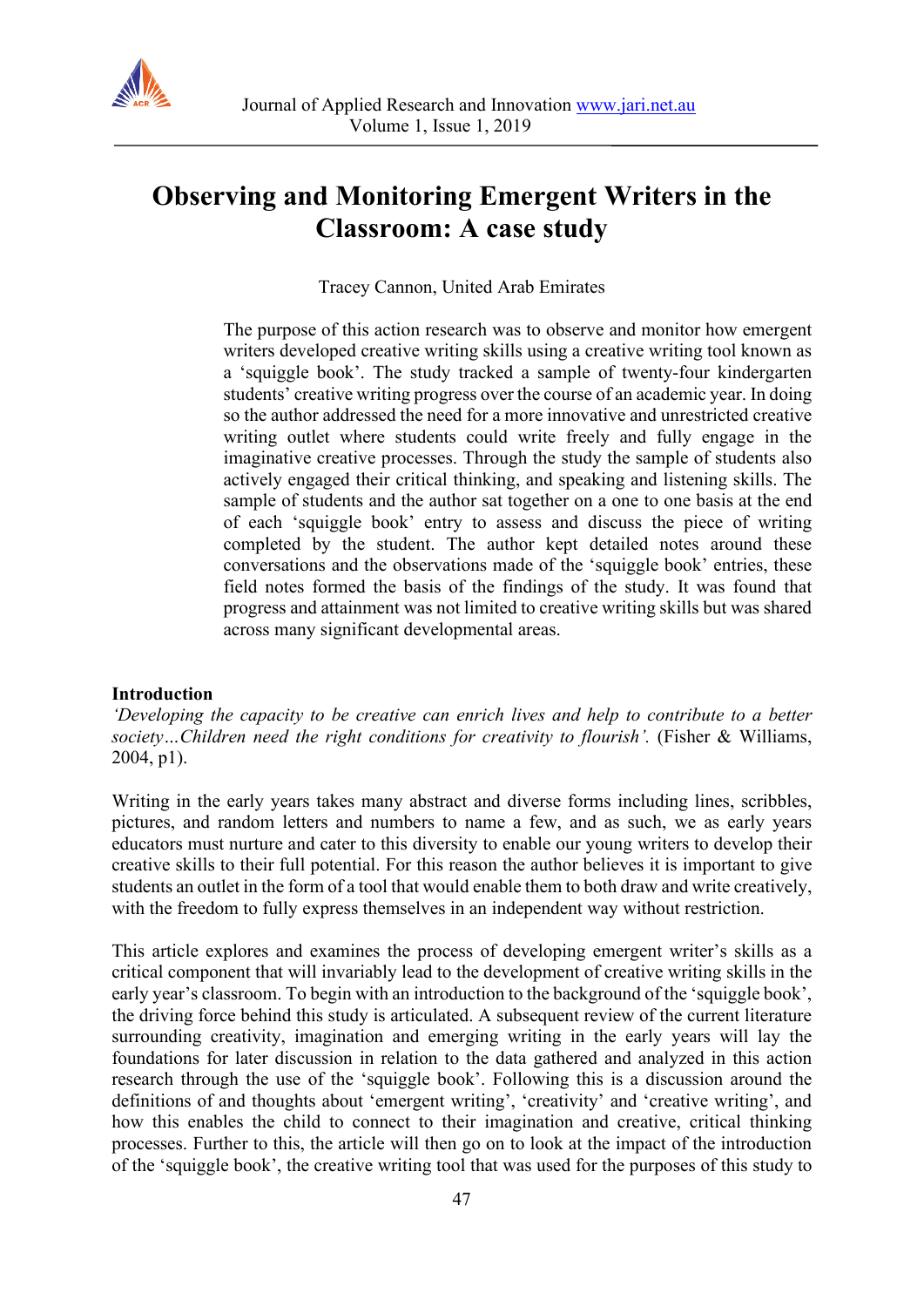

promote and encourage the students to engage their imagination through independent creative writing tasks. Not only does the 'squiggle book' enable the child to write imaginatively and creatively but it also includes a tool for self-assessment, whereby the student can, with the aid of a pictorial rubric analyze and assess their writing abilities and the progress they have been making from one month or writing task to the next.

Student self-assessment is a fundamental reflective learning skill that a child should be encouraged to acquire, develop and apply from an early age. The study investigates the sequence of events necessary for a child to develop early emergent writing skills including the ability to 'read' their pictorial representations, to discuss what they have identified them to be, and to reflect on them, in order to plan and make realistic goals for future creative writing tasks. 'In communities where creativity and imagination are championed, visual literacy is promoted. Visual literacy is the ability to identify and describe what we see, and evaluate its aesthetic qualities and fitness for purpose' (Duffy, 2006, p8). Research by Boud (2013) argues that all forms of assessment have two key characteristics, and each would give premise to the need for the use of the pictorial self-assessment rubric used in conjunction with the 'squiggle book', in this study. That is to say that, in order to assess a piece of work, the child or adult must first know the success criteria or the expectation of the standard of work to be produced, and secondly, they must be able to make a reflective or critical judgement as necessary on the quality of the work they have produced. Pictorial representations coupled with written words in the Early Years are paramount in facilitating children's language acquisition and understanding, hence the need for pictorial rubrics, when the student can see the pictorial expectations and explanations and the steps to be taken to meet them, it is easier for them to formulate a plan for how to get there.

Following on from this initial discussion, the article will specifically analyze and discuss the progress of students over the course of a year in a kindergarten classroom on a monthly basis and how links can be drawn, supported by the literature reviewed. The author will conclude the article outlining and discussing the findings drawn from the study and conclude by summarizing what has been discussed.

# **The Emergence of the 'Squiggle Book' Study**

The idea of the squiggle book arose from an early years professional development workshop attended by the author some time ago. Over the course of the two day workshop, much was explored around how young children learn and inquire to stimulate all areas of their development. Towards the end of the workshop, many children's picture books were shared with the participants, one of which was 'The Squiggle', written by Carole Lexa Schaefer. A rich discussion was held after this story was shared both about how we as adults may not always see how exciting and exhilarating the simple things can be in the eyes of a child, and also around how it can be used to further develop and enhance the imaginative and creative skills of the child. As a result of this the belief that something of great educational substance and value could be developed from this emerged, and thus the 'squiggle book' was born. In examining ways in which one could use and adapt the simple ideas presented in the story of The Squiggle to enrich the learning of the students, particularly in the area of students emergent writing and long term tracking of this writing was the next step. Whilst journal writing was engaged in daily by students, whether it be for a prescribed writing task or a free inquiry task, it was felt that it lacked an element of being able to moderate or benchmark progress on a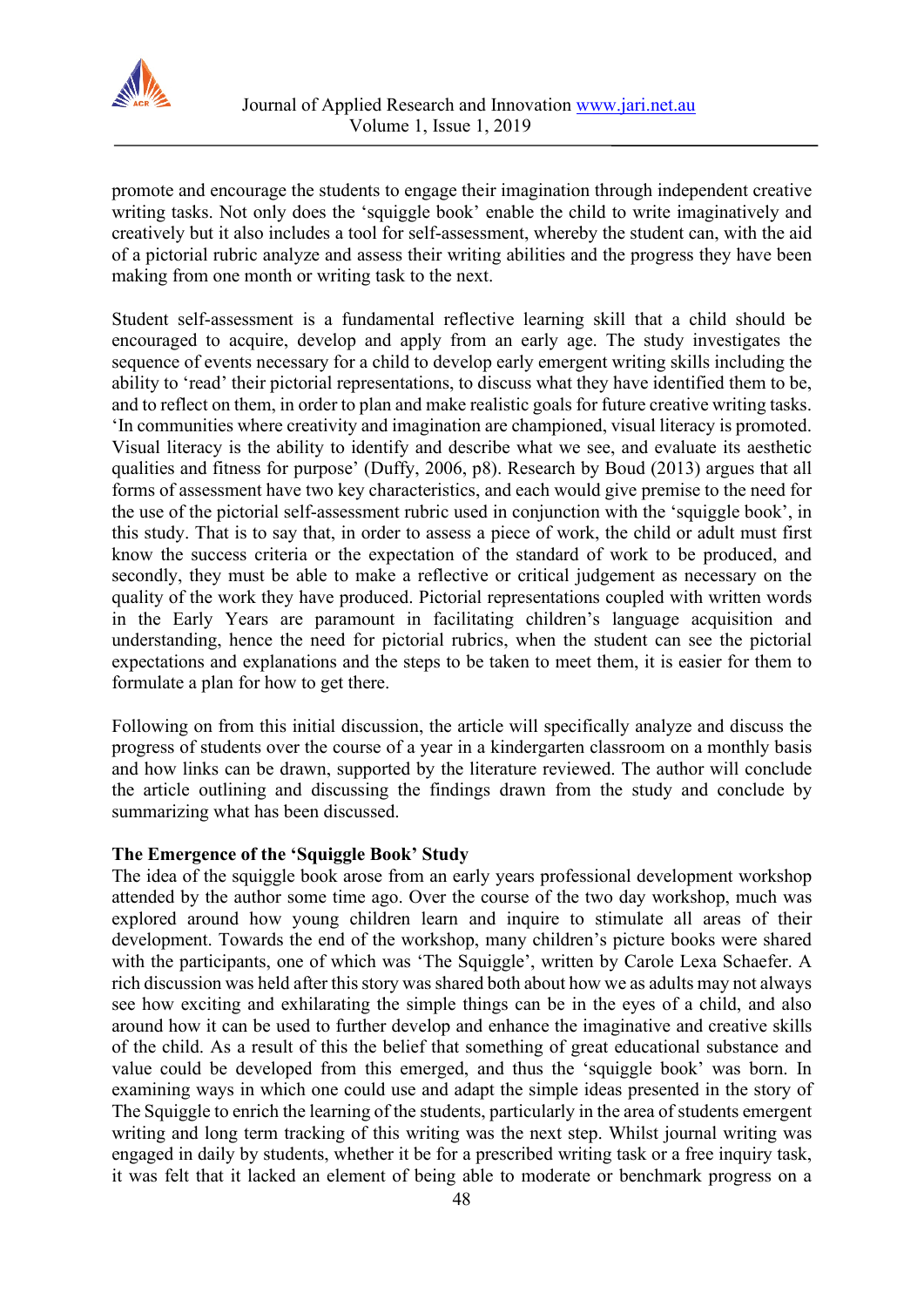

month by month basis. What was needed was a tool that could embed the important element of student reflection or self-assessment, and the squiggle book seemed like the perfect solution to both of these concerns. Over a short few weeks the squiggle book was developed using a halflined page with a simple 'line' or 'squiggle' at the top of each page. These 'lines' or 'squiggles' would serve as the provocation for the students to engage their imagination and release their creativity, in that the student would be encouraged to look at the line or squiggle and using their imagination make it anything that they wanted it to be. Students were then encouraged to extend the drawing to reflect this and to write about what their squiggle had evolved to be. The last element of each month's squiggle book entries involved the student and teacher sitting together with a pictorial rubric, whereby the student self-assessed their work and discussed their rationale for their decisions with the teacher and then the teacher also assessed that same piece of work and explained their decision to the student. These conversations provided a wealth of information to both the student and the teacher in terms of short-term goals or target setting, and the students' ability to self-reflect and critically analyze their own work, which promoted and developed their higher order thinking skills. In terms of this study, the squiggle book was introduced to a sample of twenty-four Kindergarten students. It was felt that the squiggle book presented as age and developmentally appropriate for the sample and monitored and tracked the progress over the course of one academic year. This will be further discuss later in the article.

# **Emergent Writing, Creativity and Creative Writing**

*'Embrace the scribbles, scribble writing, and letter-like shapes as children begin to write and move from name writing to other forms of writing (e.g., letter/word writing, story writing). It is more important for young children's writing development for them to engage in writing activities than it is to focus on correct letter formation',* (Gerde et. al. 2012, p353).

This captures both the early years child at the emergent writing stage and also the essence of what the squiggle book has to offer the child and overall what it hopes to achieve, which is a shift in the tunnel vision that looks only for correct letter and word formation and grammatical correctness rather than the invaluable meaning-making process that is happening for the child through the inquiry process itself. Each scribble means something, and it is in the dialogue surrounding these 'scribbles' and the true teachable moments occur and learning takes place. The non-prescriptive nature of the squiggle book writing, affords students the opportunity to be confident in expressing their thoughts in a creative and imaginative way and in writing and words that they can understand and relate to. The focus of the teacher in this way is as a facilitator, a support when called upon or requested to be and as a non-judgmental observer to share in the child's imaginative and creative journey. It is not to place focus on correct letter formation but rather on the 'story' the child has to tell, and the way they depict or write about this on paper also gives great insight into the child regarding their letter sense, phonological awareness, and general imaginative processes. As affirmed by Barbot et. Al. (2012, p209), 'Teaching creative writing- that is, encouraging students to write by drawing upon their imagination and other creative processes- may support writing development in all its components'.

Furthermore, this review of the current literature, examined and explored the process of developing both creativity and creative writing in early year's emergent writers and draw on any relevant or substantial links between the two. Fisher & Williams (2004, p11) contend that,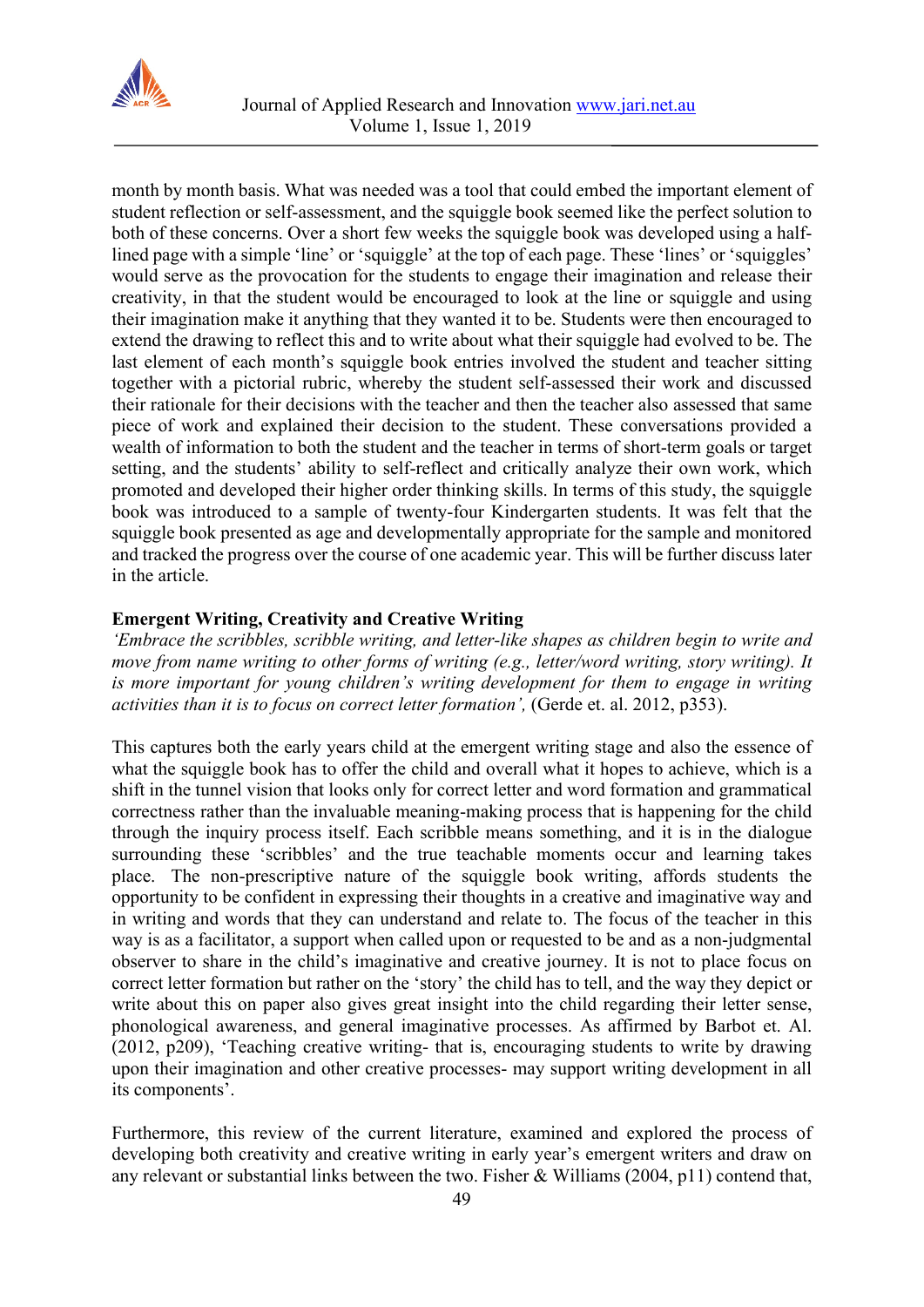

'Creative minds exercise freedom of thought, they are able to think beyond the given, beyond the world of necessity, and to engage in thought-experiments, thereby to imaginatively create possible worlds out of the raw materials of this world'. This captures the core principles of what the squiggle book is and what it enables the child to do. The simple cue of the 'line', or 'shape' produced on each page outlined in greater detail earlier in the article serves as a provocation to ignite the child's imagination enabling the child to create whatever they desire and to write about it freely and unrestrained. This differs to conventional writing tasks, where students are often prescribed a task to speak creating a barrier to individuality and potentially restricting creativity. The normative writing conventions will come into place when the child is developmentally and academically ready. Each child will develop these at a different rate as each student is individual in their needs and abilities. Phonemic awareness, letter formation, segmenting and blending are all taught to students out with their engagement with their 'squiggle book' writing and therefore this will inevitably become more and more evident in their emergent writing and indeed their squiggle book entries as they progress throughout the year. 'The rapid and correct mastery of phoneme grapheme correspondences is a necessary condition for the beginner writer', Pinto et.al. (2012, p330). As previously referred to in the introduction, students need to be able to read and discuss openly what they imagine their squiggle to be in order to write about it as many early years children will write phonetically about what they have produced. They must first be able to say it in order to 'sound it out' so to speak. This part of the process becomes more difficult where the adult 'prescribes' the task as the child may write what they think the adult is expecting with little true understanding of the task at hand, or without having the same level of confidence in their work that a free writing task would bring, and furthermore the adult may be likely to read the composition with bias, as they have pre-set expectations of what they would like the child to produce. Gerde et. al. (2012) would support the belief that students should be encouraged to read what they have written to reinforce and maintain the students understanding of the connection between what we read and write. Gerde et. al (2012) also highlights that 'This helps children to celebrate the writing process', and 'to encourage children to discover the letter-sound relationship and how it is related to writing words', (Gerde et. al, 2012, p354). The dialogue surrounding the selfassessment process that was mentioned earlier, gives opportunity for both celebration of the creativity in the work undertaken and also to make connections between what they are reading and what they have written. As Havigerova, et. al. (2016) states; 'Creativity is thus a specific ability developed through experience, reflected in specific characteristics of an individual's verbal, figural, and other products' (Havigerova, et. al. 2016, p80).

# **Research Methods Findings and Analysis**

As briefly referred to earlier in the article, this action research was carried out over the course of nine months, involving a class of twenty-four kindergarten students aged five and six years. For many of these students it is their second year at school having completed one year at kindergarten one or pre-kindergarten level. The sample was chosen as a sample of convenience, as it was the class of students which the author was teaching. Cohen et. al (2011, p155) describes convenience sampling to 'involve choosing the nearest individuals to serve as respondents and continuing that process until the required sample size has been obtained or those who happen to be available or accessible at the time'. The data was largely gathered and analyzed using qualitative methods including using and decoding the author's anecdotal notes on observations, assessing student work samples, tracking the progression of work over time and field notes of conversations with students. The purpose for analysing the notes was to find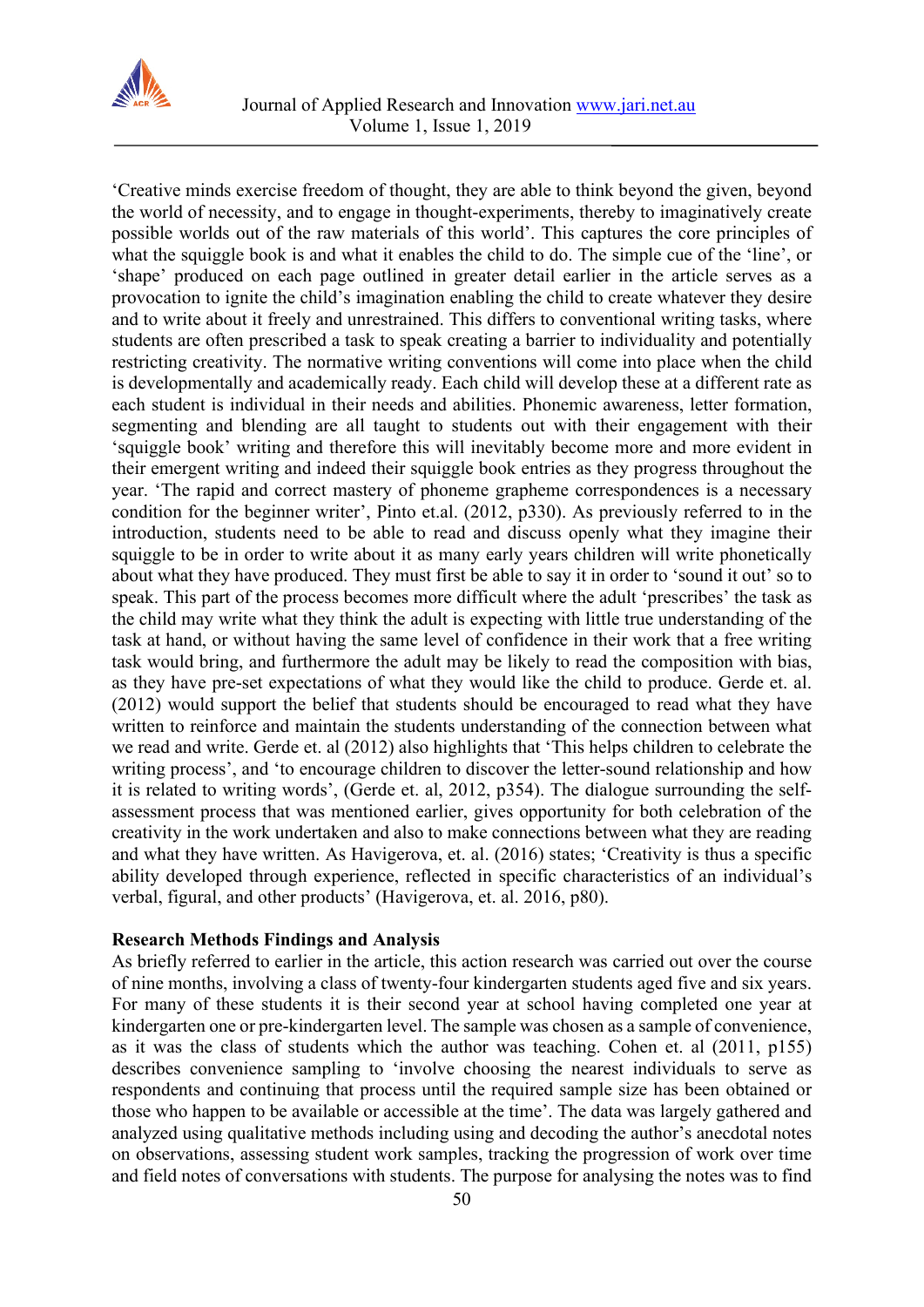

if common themes or practices were emerging from this data. Overall the majority of the data gathered saw significant progress in the way students were developing their abilities as emergent writers to deeply imaginative and creative writer's over the course of the year using the squiggle book. It was observed and noted that the discussions with individual students around many of their first squiggle book entries were limited to one word responses to teacher questions or teacher led conversation and some only responded with further adult prompting. Further to that many of the early writing samples were heavily pictorial, with little presence of 'writing' per se.

Students found it very difficult to assess their own work and this was also a predominantly teacher led or teacher guided process in the beginning. However, as the year progressed and students acquired greater conversational skills, their descriptions of their writing along with their ability to reflect on and self-assess their work demonstrated significant improvement. So to say that the use of the squiggle book and the teaching methodologies used in conjunction with it resulted in progress in students writing would be a significant understatement, as substantial development in the areas of students social skills, speaking and listening skills, phonemic awareness, critical thinking skills, cognitive development and writing skills have been made. Students were confident in taking on the creative writing tasks, thinking critically about what they imagined their 'squiggle' to be and writing about it. Furthermore, students were then able to clearly and independently articulate what they had drawn and wrote about to both their peers and to the author. The details used by the students including the colors they used the size something was, feelings and emotions expressed far exceeded those descriptions given at the very beginning of the study and even what could have been predicted would be the result at the end. As the study progressed the students portrayed a coherent understanding of the process of self-assessing their work and became more and more logical in their rationale for their decisions. Students also showed sound understanding of the assessment of their work, and were able to discuss these with their teacher. Some students were even confident enough to question the feedback if they disagreed!

# **Conclusion**

Findings from the study indicated that the squiggle book has had a remarkable impact on student progress and attainment in most developmental areas. Whilst at the outset of the study tit was expected or hoped to observe progress in student's emergent writing skills, and furthermore in the development of the students creative writing skills, the overall progress observed upon the conclusion of the study went far beyond these expectations. Evidence presented shows that the 'squiggle book' is not only a tool that could show great progress in students development and attainment at kindergarten level but also a great vessel for creativity into the early elementary years. Such intervention leads students to develop a more vested interested in a personal goal or target setting for their progress and have a concise understanding of the steps to be taken to make that targeted progress.